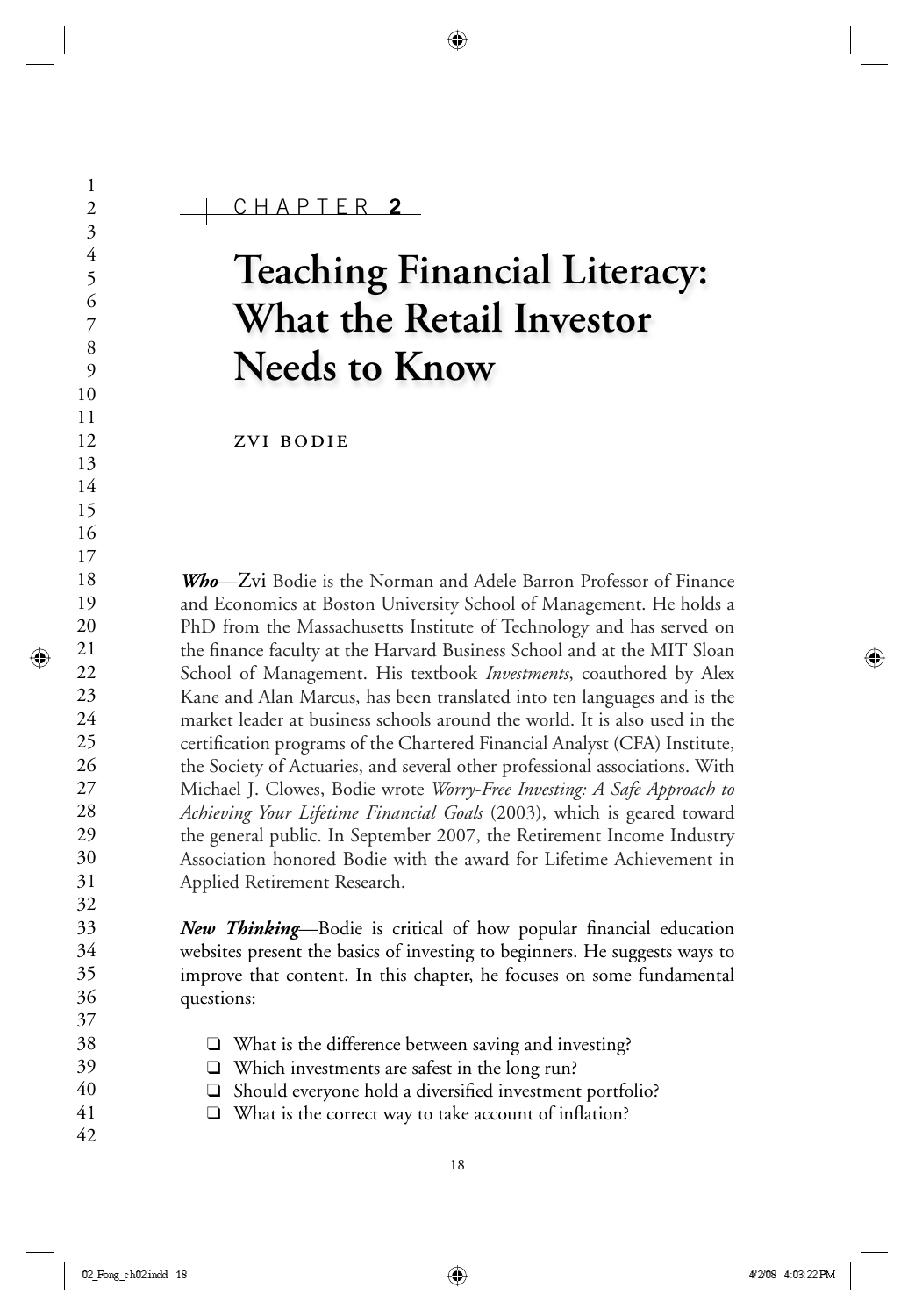#### **Introduction**

As this chapter is being edited, in December 2007, many Americans, especially the "boomers," are very worried about how to pay for the college education of their children, their own retirement, and many other rising costs they will face in the future as government spending on entitlement programs declines. What sort of financial education, or, to be more specific, *investment* education, ought financial professionals provide to their retail-client customers—not to the institutions, but to the individuals who are the end users—to help them cope with their life-cycle needs? Those needs have never been greater than now, as pension plans change from defined benefit (DB) to defined contribution (DC), and employees have to make their own saving and investment decisions.<sup>1</sup>

Unfortunately, the financial advice and explanations you find on the Internet when you google "How should I invest for retirement?" is promotional rather than educational. It is written to induce people to buy certain products—usually equity funds—rather than to help them frame their decisions in a rational way. Even the investor education provided by government agencies such as the Securities and Exchange Commission, which a consumer might think is impartial, presents many of the same misleading marketing pitches as the industry sources do, rather than advice based on sound economic reasoning. I would like to extend an invitation to all my readers from universities and professional associations to join me in a challenging but extremely worthwhile endeavor. I believe we have a mission: to design, produce, and disseminate objective, genuinely trustworthy financial education based on the fundamental principles of economics. In this brief chapter, I try to demonstrate what I have in mind.

## **Inertia, Misinformation and Slogans: How the Retail Investor Came to Be So Unprepared**

In the early days of 401(k) plans, most people, when asked to choose among investment options, stuck with the default option. Unfortunately, the default option was usually a money market fund, and the choice turned out to be a bad one. The default option *should* have been an inflation-indexed DB plan. When it became apparent that so many people, through inertia, were "choosing" the default option, there was general agreement that, if people were more educated, they would learn to diversify out of money market funds. That thinking is what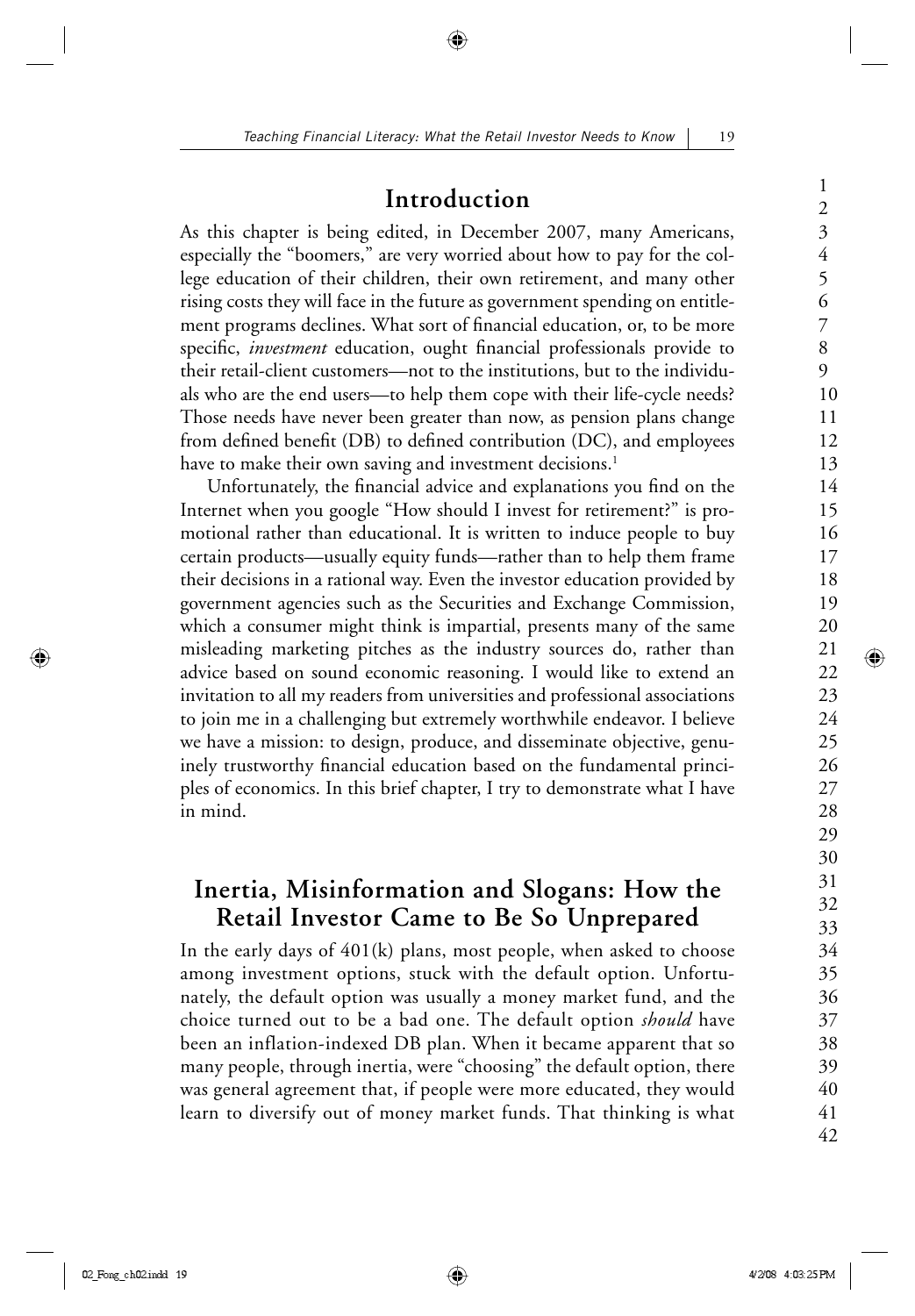gave birth to the kind of slogans (in italics) that are causing problems today:

"You can't afford not to take risk." This simply flies in the face of common sense. The fact is that the less you can afford to lose, the less you can afford to take risk.

 "*Investing in safe assets is not safe for the long run, because you need the*  growth of *equities to keep up with inflation*." What people didn't realize about this particular slogan, which was reinforced by the Ibbotson charts about the long-term performance of stocks, was that it took for granted that people who already had defined-benefit plans—and *also* had 401(k)s—would invest their 401(k) money in mutual funds. That made perfect sense when the defined benefit was the base and the mutual fund investments only an addon; with the safe allocation in their defined-benefit plan, people could afford to take on some risk in an incremental allocation. What we're looking at now, however, is a completely different situation, because now in most cases the 401(k) plan is *replacing* the defined-benefit plan—and if some politicians have their way, the 401(k) will replace even Social Security.

 "*Our economy has been growing for the last two hundred years—a diversifi ed portfolio of stocks gives the investor a way to participate in that growth*." Perhaps, for 90 percent of the people who are targeted by this kind of investment advice, the correct solution is to hold whatever it is that the mutual fund companies are trying to sell. I'm not arguing that there's no risk premium on equities. I am simply saying that equities are not safe, no matter how long your time horizon is.

## **Marketing Versus Education: Getting Real About Financial Risk**

One of the problems with the way such investing slogans are accepted is the result of the way they are presented. There is a difference between marketing and education. Providers have a responsibility to indicate which is which.

 Some people hear that they get a premium for taking a risk, and, without understanding the whole picture, they want to go for the premium. Some of them can afford to risk a certain portion of their assets, but there is another 10 percent who cannot afford to take any risk at all, who should not under any circumstances be investing in equities. Some people with low incomes are in jobs that have a very high correlation with the stock market; these people are *already* overexposed to equities. Should they be putting their retirement money into equities as well? What's more, many in this same group of people, who cannot afford any risk whatsoever, are using their 401(k) plans for severance, or unemployment, insurance, instead of using them for retirement.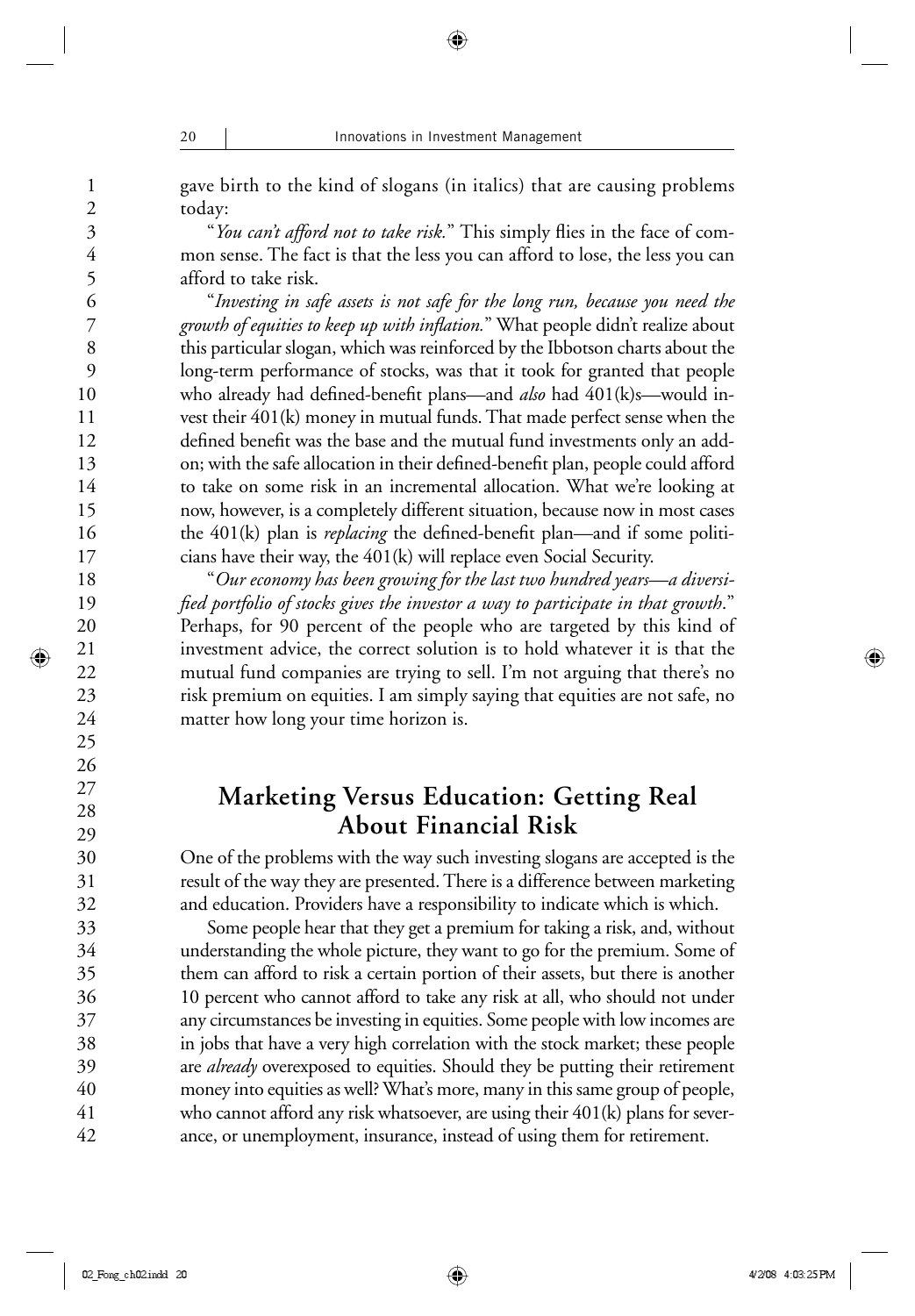In the category, not of slogans, but of misinformation is an unsafe investment approach that was outlined in a book put out by a leading discount broker on the subject of retirement planning. The heuristic for the average investor—and maybe it was a good one—was that the percentage of a portfolio that should be in equities was 100 minus your age. That would mean that, if you were fifty, you would have exactly half your portfolio in equities. The book, however, was proposing that the equities proportion stay at 50 percent even at ages sixty, seventy, and beyond.

The problem is that, although the principle of diversification works across securities and asset classes, it does *not* work over time. Even a highly diversified portfolio of stocks does not become safe in the long run. Yet here is the kind of thing customers are told on a typical website: Invest in stocks, either individually or in mutual funds, for long-term growth. While in any given year stocks can be more volatile than other investments, over time, they have typically outperformed all other types of investments while staying ahead of inflation. Stocks should be the core of a long-term investing strategy.

If stocks are so great for the long run, then why don't the same firms offering this advice offer a performance guarantee to pay at least what a customer contributes to a diversified equity portfolio adjusted for inflation? After all, the firm managing the fund is in a much better position to evaluate and manage the risk than the customer is. If the firm believes what it is saying, it ought to offer a free guarantee for its product. That's what other industries do. Of course, option-pricing theory shows that such a guarantee is far from free. A European-style put option that guarantees against a shortfall relative to the U.S. Treasury rate costs more the longer its time horizon. Its price *increases* with the square root of T, where T is the time horizon.<sup>2</sup> So, even though the probability of a shortfall falls as the time horizon gets longer, the cost of insuring against a shortfall increases. That is the simplest argument I can use to explain to people why they need to be concerned about the downside risk of equities in the long run. After all, we all pay to insure against events that have a very low probability of occurring because of their severity. What could be more severe than reaching retirement age and being broke?

## **Teaching the Basic Concepts of Financial Literacy**

Now that we've established what misinformation retail investors are exposed to, let's talk about how to fix the problem: How do we teach the basic concepts of financial literacy?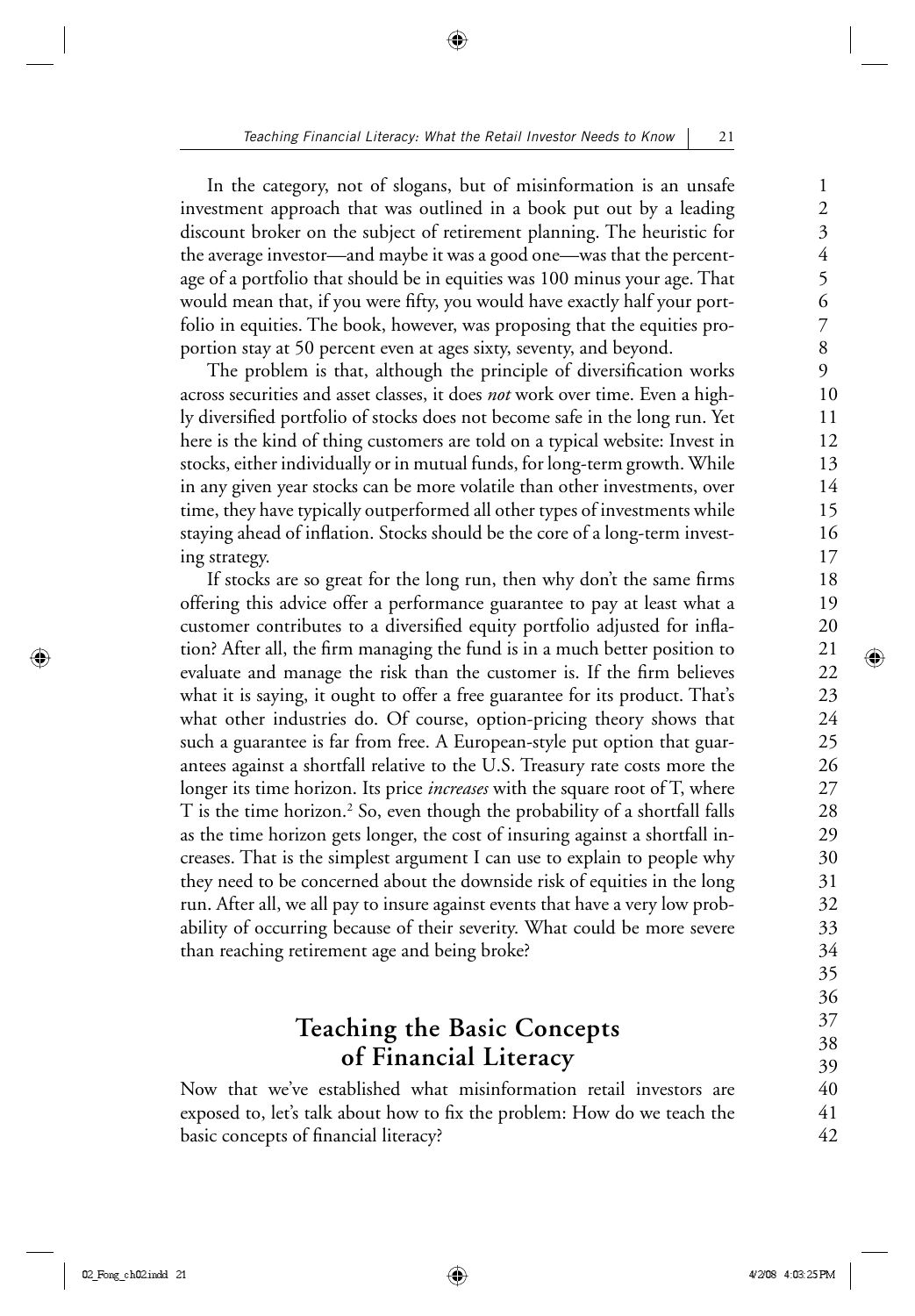Finance is an applied branch of the science of economics, in the same way that medicine is an applied branch of the science of biology. In teaching the basics of finance, we should remain true to the basic concepts and principles of economics, not contradict them, as do many of the popular investment-education websites. Among the most basic concepts of economics that play a role in financial decision-making are saving, investing, matching, and diversifying. Here is what students are taught in a course on the principles of economics:

#### *Saving*

*Saving* is income minus consumption. Saving can be used either to reduce debt or to increase assets.<sup>3</sup>

#### *Investing*

*Investing* focuses on the types of assets that people put their savings into. The spectrum of asset choices goes from short run to long run and from safe to risky. A basic tenet in economics states that saving equals investment. Therefore, anyone who is a saver is also, by definition, an investor.

#### *Matching*

*Matching* is the safest investment strategy for achieving a specific goal. To eliminate the risk of falling short of an investment goal at a specific future date, the investor needs to match the maturity of his investment to the date of his goal, with target-dated, inflation-protected investments, such as Series I savings bonds or Treasury inflation-protected securities (TIPS).

#### *Diversifying*

*Diversifying* means reducing your exposure to risk by not "putting all your eggs in one basket." Instead of investing in the stock of a single company, investors need to allocate diversified investment funds among the stocks of different companies in different industries. Because some of the gains will cancel some of the losses, the risk of the portfolio of stocks will be lower than the risk of an investment of equal size in a single stock.

# **Principles of Rational Financial Decision-Making**

As with other applied sciences, like medicine or engineering, best practices in finance evolve as knowledge advances—but some core principles of rational financial decision-making remain constant. These principles should be taught in a way that is completely consistent with the basic concepts and definitions of economics—as simply as possible, but not more simply.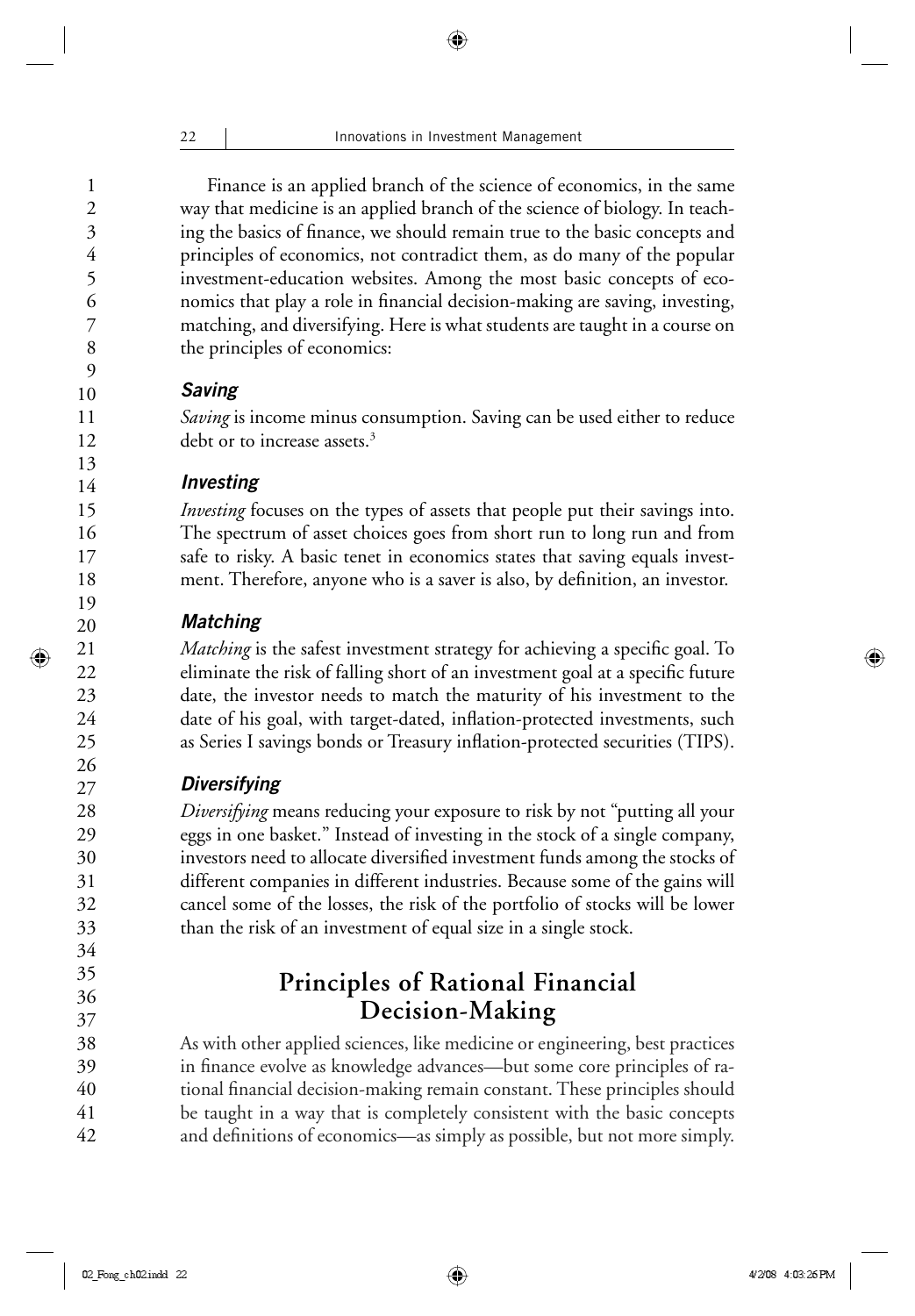In addition, the misleading financial advertising of "popular literature" needs to be exposed for what it is by the regulatory authorities charged with consumer protection.

I think the following qualify as basic principles of rational financial decision-making:

#### *Principle 1*

*Financial choices should be framed in terms of objectives and constraints.* Rational choice is about maximizing your welfare subject to resource constraints. To make a rational retirement plan, people should save in their working years to provide roughly the same standard of living *after* retirement as before.

## *Principle 2*

*Take account of inflation in a consistent way*. Among the most basic ideas in economics is the distinction between nominal and real—that is, inflation adjusted—units of account. For example, in measuring the level of aggregate economic activity in a given year, economists distinguish between *nominal* gross domestic product (GDP), measured in prices actually charged for goods and services in that year, and *real* GDP, measured in prices of a common base year. This distinction between nominal and real also applies to interest rates and to projected benefits in retirement planning. Adjust for inflation in all calculations. This means using real—constant-dollar forecasts of cash flows and real rates of return rather than nominal ones. It is common for people to mistakenly compute projected retirement income based on an observed market rate of interest *without* subtracting the expected rate of inflation. When they add the resulting income figure to projected Social Security benefits, they get an unrealistically high projected retirement income. The higher the expected rate of inflation, the worse this upward bias becomes. Real rates of interest can be low or even negative.<sup>4</sup>

## *Principle 3*

*A security's price is generally a good estimate of its fair market value.*<sup>5</sup> Prices of publicly traded securities reflect assessments of informed investors. It takes only two competing bidders who are well informed for prices to reflect available information accurately. If a deal looks too good to be true, it probably is not as good as it looks. Sometimes an asset seems like a bargain to you only because you are unaware of some risk that better-informed investors know about.

## *Principle 4*

*Seek advice only from a trustworthy source, and make sure you understand*  the scientific evidence for that advice. Many professional advisers are paid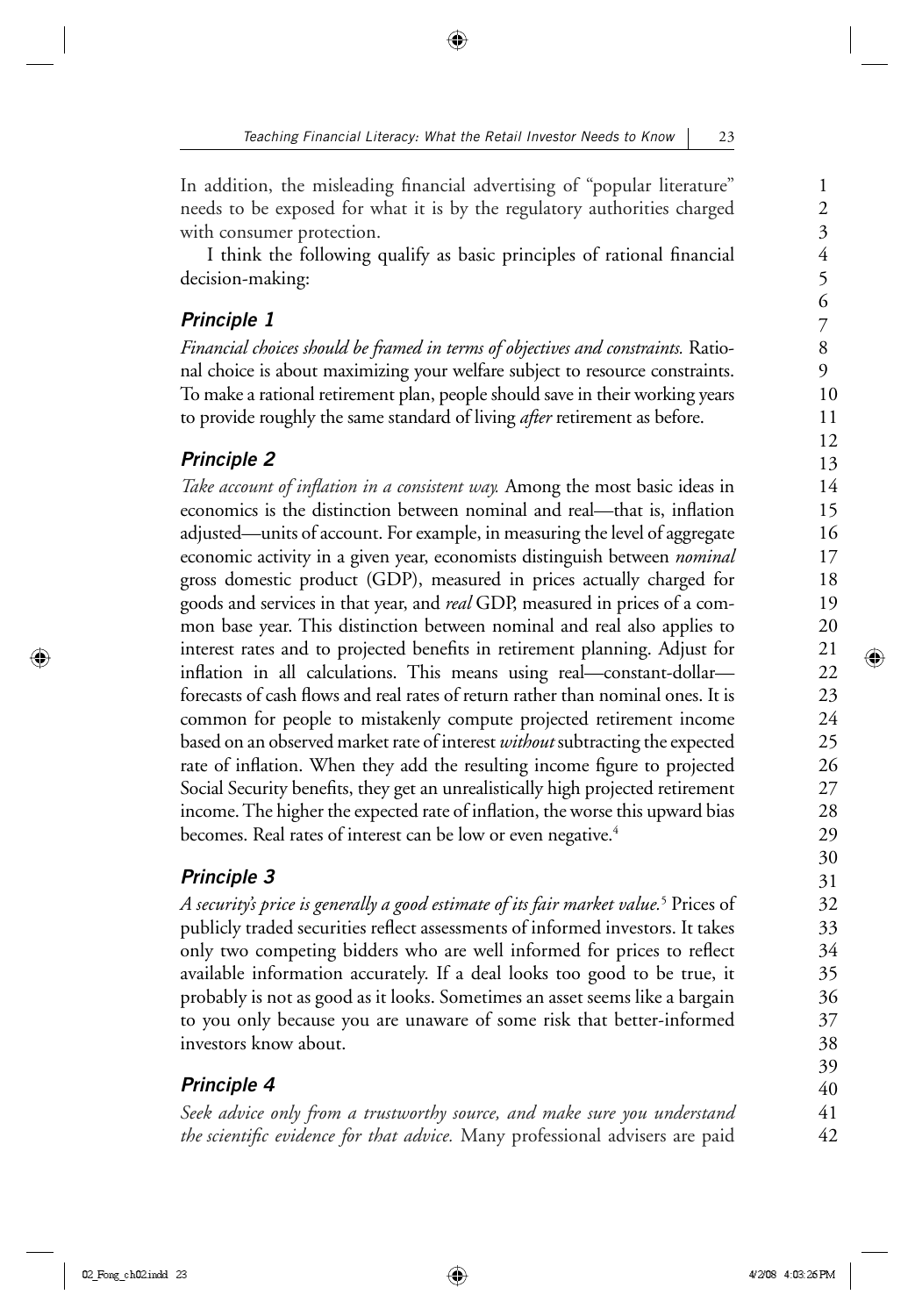commissions by financial firms, which thus creates an incentive for them to steer you toward products that might not be in your best interest. [If you're not sure which advisers you can trust, check an organization of fee-only financial planners, such as the National Association of Personal Financial Advisors (NAPFA). When you're comparing and evaluating investment managers, beware of "survivorship bias." Investment companies that have existed for a long time will appear to have funds with superior performance, because the funds that performed badly no longer exist. A firm's track record can be misleading if no adjustment is made for the funds that did not survive.

#### *Financial Literacy FAQs*

**QUESTION:** *Can you trust the advice you get from your employer? If you are an employee, you are inclined to trust your employer's*  benefits department as a source of financial advice when you are *trying to choose the default option in retirement and health plans. Is your trust justified?* 

**ANSWER:** Maybe. You need to ask some questions: Are your employer's interests aligned with your own? Employers must obey the law, but do the "safe harbor" rules set by regulators correspond to your needs and preferences? Get answers to these questions from the benefits department itself. If you are told to seek advice from a professional financial planner, be sure that the planner's advice is not self-serving.

#### **QUESTION:** *So whom can you trust?*

**ANSWER:** Your best protection is knowledge of the basics. Ask your adviser what she thinks of safe financial products that are free of sales commissions, such as I Bonds and other investments at TreasuryDirect. If the adviser is either unaware of them or tries to talk you out of them, seek advice elsewhere. Look at the list at the end of this chapter of helpful websites that offer impartial advice and assistance.

**QUESTION:** *If people restrict themselves only to "safe investing" and don't take a certain amount of risk, isn't it likely that a lot*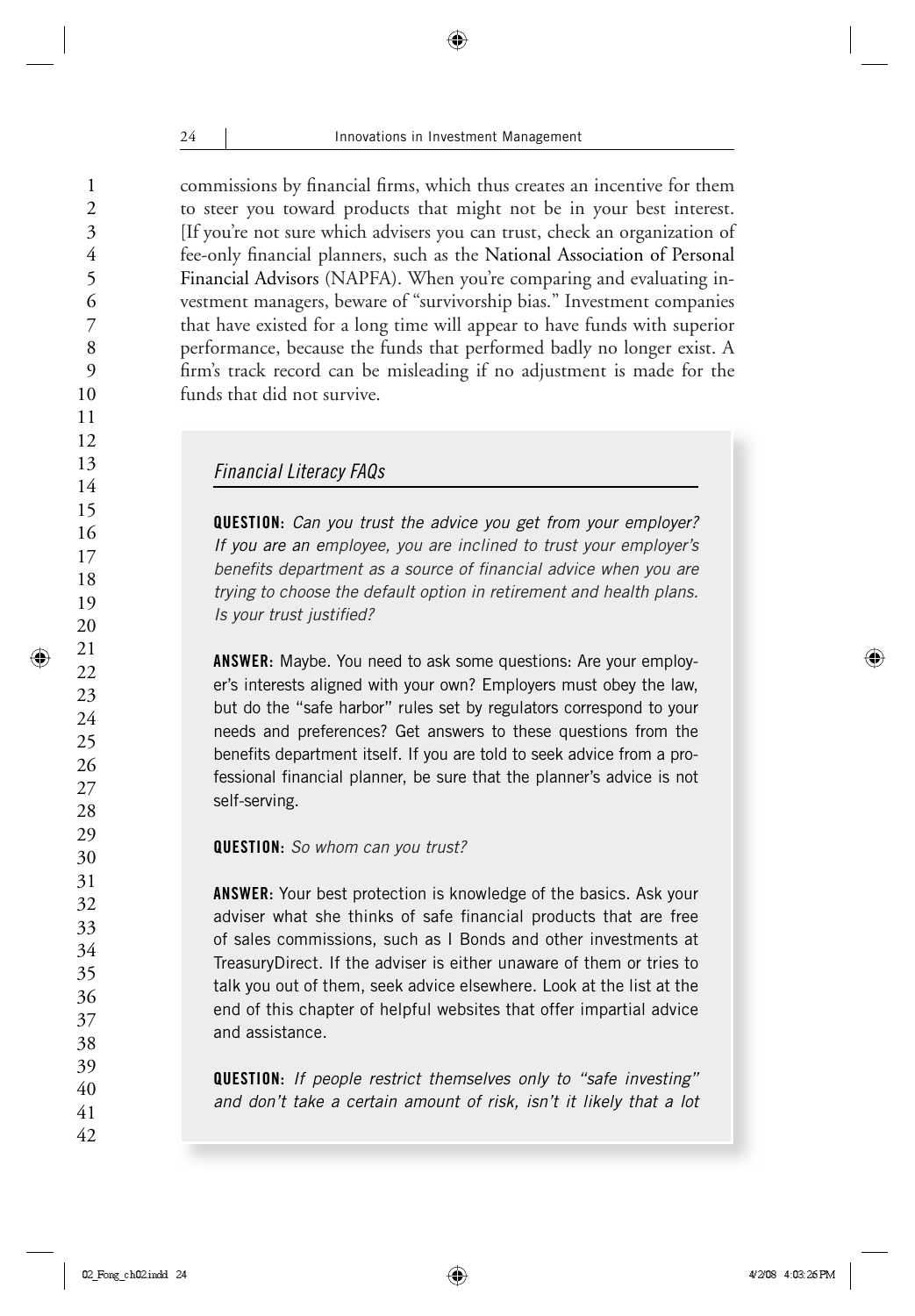*of them will never reach their investment goals by the time they reach sixty-fi ve?*

**ANSWER:** That's right; they won't. In the past, with the establishment of Social Security and private DB pensions, a certain cohort of people was able to retire at sixty-five. That won't be true in the future. Even those retiring this year cannot collect their full Social Security until they are almost sixty-six. People born in 1970 won't be able to collect full Social Security until they reach sixty-seven. The date is continually being pushed back. With a life expectancy of eighty-five or so, we are being unrealistic if we expect the system will provide enough income for everyone to retire at age sixty-five. It just won't work, and information that says it *will* work can't be trusted.

#### **Helpful Websites** *For basic information:*

www.napfa.org—National Association of Personal Financial Advisers

#### *For fee-free services:*

www.annualcreditreport.com—Free personal credit report

www.TreasuryDirect.gov—Commission-free investment in Treasuries, including TIPS and I Bonds

www.choosetosave.org/ballpark—A ballpark estimate of how much to save for retirement

#### *For information on targeted tuition plans:*

www.collegesavings.com/program.html www.independent529plan.org

#### *The following sites are government or regulatory agencies that get their "educational material" from biased industry sources. Exercise caution in using them:*

www.sec.gov—SEC (Securities and Exchange Commission) www.nasaa.org—NASAA (North America Securities Administrators Association)

www.finra.org/index.htm—FINRA (Financial Industry Regulatory Authority)